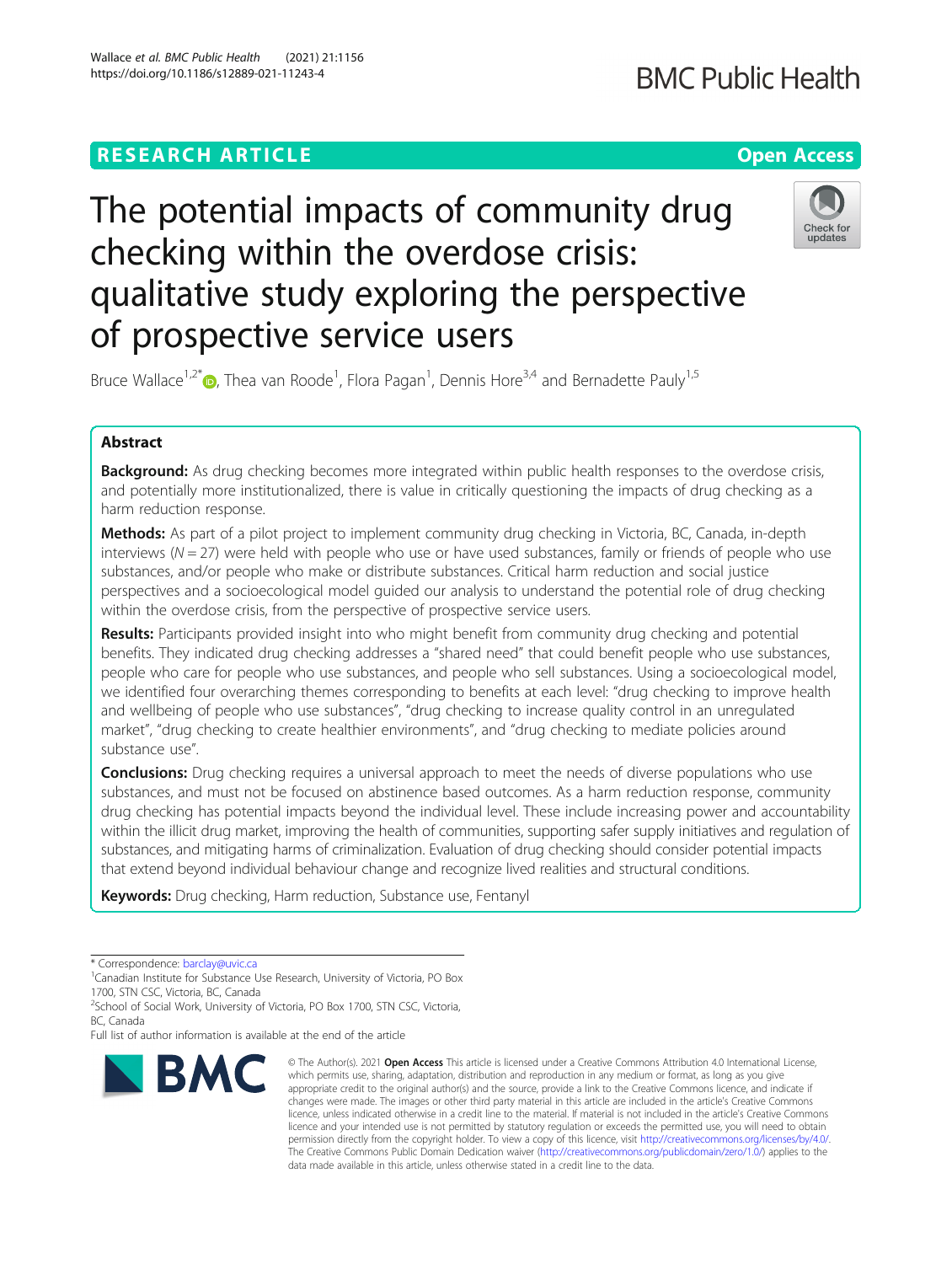# Background

The province of British Columbia (BC) is considered the epicenter of the overdose crisis in Canada. In 2016, the Province's Health Officer declared illicit drug overdoses a public health emergency [\[1](#page-10-0), [2\]](#page-10-0), with rates of overdose fatalities exceeding 30 per 100,000 individuals [\[3](#page-10-0)] and illicit fentanyl detected in 87% drug overdose deaths [\[4](#page-10-0)]. Since the declaration of the public health emergency, drug checking has been pursued as part of an integrated harm reduction response in the province [\[5](#page-10-0)].

As drug checking becomes more integrated within public health responses to the overdose crisis, and potentially more institutionalized, there is value in critically questioning the impacts of drug checking as a harm reduction response within this context  $[6]$  $[6]$ . Groves (2018) [[7\]](#page-10-0) argues that most evaluations of drug checking have focused on individual behaviour change, asking "what would people do?" Here, effectiveness is often measured in abstinence terms such as individuals' disposal or nonuse of their tested substances. He argues that a more pragmatic approach to drug checking is required, stating "abstinence is a goal that displays ignorance of reality". Indeed, disposal or non-use of substances may not be a goal or aim for many who use substances. Privileging these particular ends ignores both the lived realities of people who use substances within the context of criminalization, and the value of personal harm reduction strategies [\[8](#page-10-0)]. Furthermore, drug checking technologies are developing rapidly and are able to provide increasingly more information than before. Thus, it is critical to better understand the potential role of community-wide drug checking within this context of inequities, stigmatization and criminalization and rapidly changing technologies.

With critics claiming that drug checking could condone drug use (specifically at music festivals) [\[9](#page-10-0)], evaluations have often focused on the potential for drug checking to influence individual's drug-taking behaviour, and measure disposal or non-use of substances as a means of increasing acceptance [\[10](#page-10-0)]. For example, an early study of regular ecstasy users [[11\]](#page-10-0) sought to counter critics by stating their research indicated that pill testing could in fact reduce use. More recently, a study of people who attend festivals in Portugal [[12\]](#page-10-0) measured non-use, with 94% of participants reporting they would not take a drug when test results confirmed an unexpected substance. A survey of people who attend festivals in Australia [[13\]](#page-10-0) asked young people if they would or would not take their substance if test results confirmed the presence of additional ingredients. The majority reported they would not take the substance, supporting the role of drug checking in influencing their drug use. Similarly, research from a festival in Canada [[14\]](#page-10-0) documents people discarding their substances as a positive indicator, as discarding increased when test results differed from the expected substance. These studies focus on individual behaviour change within a limited context. However, Measham [\[15](#page-10-0)] notes the potential for drug checking to inform on use of the local drug market, highlighting that drug checking may have benefits that extend beyond this context or these measures of individual behaviour change.

Currently, drug checking is undergoing significant shifts with an exponential increase in new services, instruments and analytical techniques [[10,](#page-10-0) [16](#page-10-0)–[20\]](#page-11-0). These newer drug checking technologies are increasingly being included in public health responses to the current overdose epidemic, where fentanyl and other potent ingredients are linked to unprecedented numbers of overdose deaths [[18\]](#page-11-0). The emerging responses are raising new questions [\[19](#page-11-0)]: Will people who inject alone, and face significant risk of overdose, access drug checking services [[21\]](#page-11-0)? What are the factors that influence people to access community drug checking, and how can emerging services be responsive to structural vulnerabilities [[12](#page-10-0), [22,](#page-11-0) [23\]](#page-11-0)? How can people who sell substances, access and benefit from drug checking technologies and provide more accurate information to consumers [[24](#page-11-0)]? And overall, how will different models of community drug checking respond to differing contexts and needs [\[10](#page-10-0)]?

The above questions illustrate the complex and varied context and populations for community-wide drug checking, where the role and impacts of drug checking have not been well explored. Community drug checking faces significant challenges within a societal context of criminalization, stigmatization and violence and it is critical to attend to these structural conditions  $[8]$  $[8]$ . This has implications for how drug checking services are used and the associated impacts. While there are obvious benefits to responding to drug use as a health issue rather than a criminal one, the emphasis on health continues to focus on individual behaviour change rather than social determinants and inequities [[25\]](#page-11-0). Furthermore, harm reductionists have cautioned that basic harm reduction principles can be lost in implementation of programs, and that engagement of people who use substances is critical for services to be inclusive and responsive  $[6]$  $[6]$ . Moreover, harm reduction alone is inadequate as these responses typically consider individuals and their substance use, risk behaviours and harms as isolated from social contexts including inequities, stigmatization and criminalization [\[26](#page-11-0)]. Overall, when harm reduction responses are solely focused on reducing the harms of drug use to the individual, the social systems that contribute and sustain harms are ignored and by default perpetuated [[26\]](#page-11-0).

A critical harm reduction and social justice perspective on drug checking includes a more comprehensive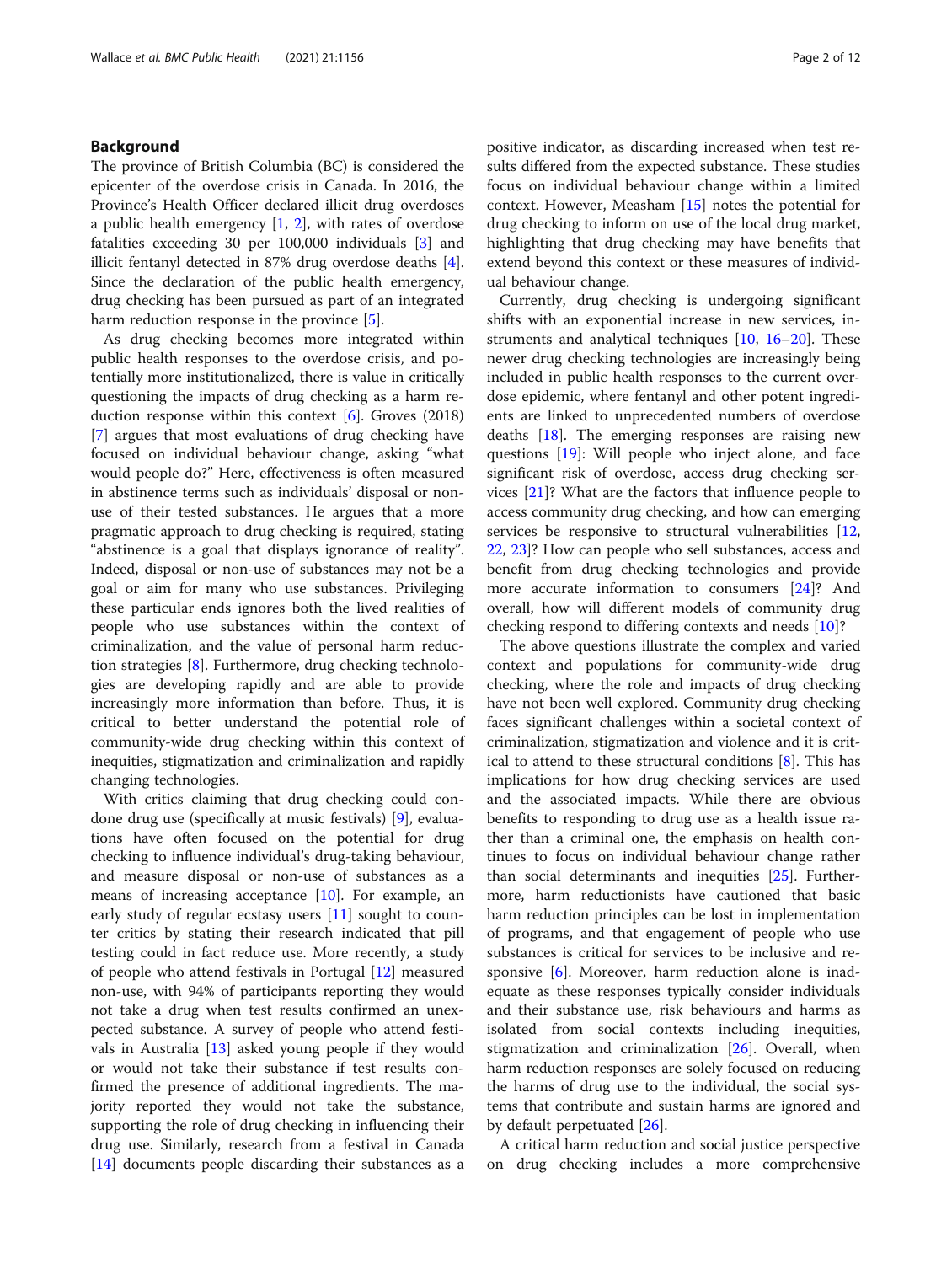approach that considers impacts on multiple levels, from the individual to the policy and systems levels, within this context of inequities, stigmatization and criminalization. Our research seeks to examine the potential impacts of community drug checking from the perspective of prospective service users. In this study, we explore how community drug checking may have different impacts beyond individual behaviour change, when examined through a socioecological model. We drew on critical perspectives of harm reduction and social justice to reconceptualise effectiveness of drug checking services within the context of an illicit drug overdose crisis, and the ongoing criminalization and stigmatization of people who use substances.

### Methods

This study draws from community-based qualitative research conducted as part of a pilot project to implement and operate community drug checking in Victoria, BC, Canada. Victoria is the capital of BC, and one of the areas in the province most impacted by overdose deaths. The pilot project was initiated by Wallace (PhD, he/him) in Social Work and Hore (PhD, he/him) in Chemistry and Computer Science, and this qualitative inquiry was undertaken to inform implementation of this pilot project. Wallace, Pauly (RN, PhD, she/her) and Pagan (MSW, she/her) have long standing relationships with local harm reduction groups including the drug user organization, as well as the regional health authority, and van Roode (PhD, she/her) is a Research Associate working on both the pilot project and the qualitative research.

We collected data from November 2018 to February 2019. In-depth qualitative interviews  $(N = 27)$  were conducted with people who use or have used substances, family or friends of people who use substances, and/or people who make or distribute substances. Recruitment of research participants occurred at the harm reduction sites that were proposed as locations for the pilot project's drug checking services. This included a drug user organization that provides services by and for people who use substances; a community harm reduction site that includes a needle exchange, a drop-in medical clinic, as well as other services; and a suburban harm reduction site that offers opioid substitution therapy, along with other services.

A qualitative interview guide was developed by BW, TvR, and FP, with input from BP and DH, to seek perspectives on how best to deliver drug checking services within the context of the overdose crisis, and potential impacts of drug checking services (Additional File [1](#page-10-0)). This was pilot tested and revised with community collaborators to be relevant, respectful and recognize the structural impacts of stigma and criminalization. Pilot interviews were facilitated by a local drug user organization. The staff at

the harm reduction sites supported participant recruitment by distributing recruitment handbills and emails to share with people accessing the sites. The sampling was predominantly convenience sampling as we interviewed those individuals who expressed interest. We did purposefully schedule data collection to reach people accessing services at the different sites. Of the 27 interviews, we conducted 14 interviews at the local drug user organization, 7 interviews at the community harm reduction site, and 6 interviews at the suburban harm reduction site. Interviews were ended as we were noticing frequent redundancies in the interviews as well as less new interview possibilities at the recruitment sites. While there is certainly much more information to collect, we concluded that we had likely saturated the potential of our approved recruitment sites.

Interviews were conducted by either a community or university researcher (BW & FP) and audio-recorded and transcribed verbatim. Interviewers explained the project and their role and obtained written consent from participants. The interviews were conducted at these community harm reduction sites in confidential spaces, such as a vacant office in the drug user organization and an available nursing room at the harm reduction site. All interested participants were interviewed once (without repeated interviews), with most interviews lasting between 20 and 40 min. Study participants were provided a CAD\$20 honorarium and there was no expectation of follow-up to review transcripts, as collecting contact information was not part of the study design. Basic field notes were taken by interviewers, and transcribers also prepared analytical notes, to contribute any notable contextual factors that could inform the analysis. The research team met regularly and reviewed progress and determined when we considered saturation was possible. Ethical approval was obtained from the Health Research Ethics Board at the Island Health Authority (J2018–069).

Critical harm reduction and social justice perspectives and a socioecological model guided our analysis to explore the potential role of drug checking within the overdose crisis. In taking a critical harm reduction and social justice lens to this work, we sought to avoid a neoliberal version of harm reduction that focuses primarily on individual responsibility to abstain from use and potential blame [[27](#page-11-0), [28](#page-11-0)], while respecting a basic right to use substances [[29\]](#page-11-0) and that people who use substances have rights to services to enable their harm reduction [[30\]](#page-11-0). This perspective views drug checking as a service that recognizes many people use substances for pleasure [[31\]](#page-11-0), and resists the institutionalization of this grassroots harm reduction service as a response to the current illicit drug overdose crisis [[6\]](#page-10-0).

Socioecological models have been used for considering community health and public health research and action as they are useful for considering the interplay between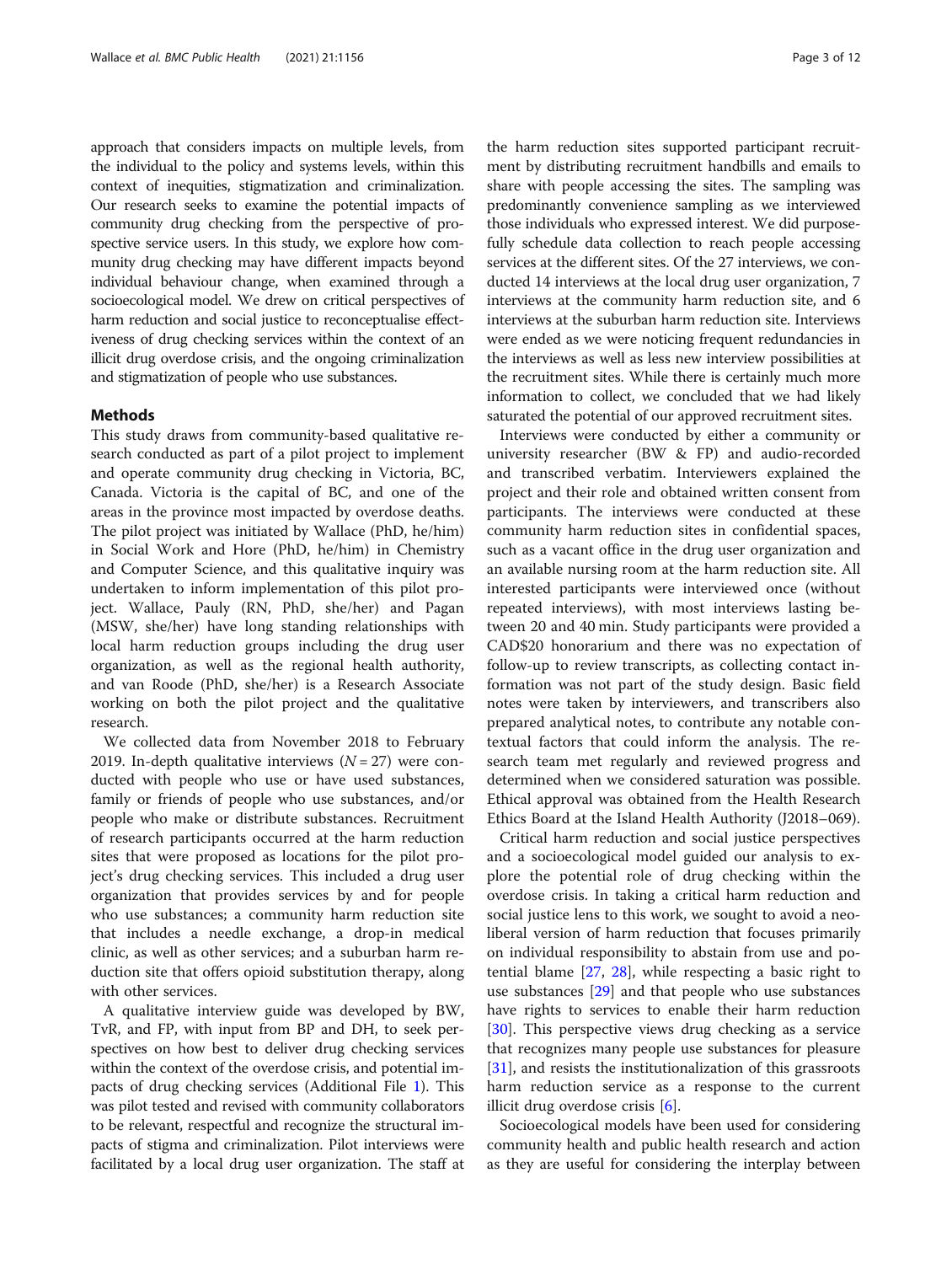individuals and their environments, and the impacts of interventions within complex systems and among multiple levels of systems [\[32](#page-11-0)–[34\]](#page-11-0). Multilevel socioecological models assume that the action within each level will influence the other levels, and that associated benefits are cumulative [[35\]](#page-11-0). Socioecological models can be used to understand the nature of a public health issue, and to consider development, implementation, and evaluation of public health interventions. Specific levels used within a model range between models, and are often adapted to be most appropriate to the specific research question. Here we used a socioecological model to consider potential impacts of drug checking as a harm reduction intervention at different levels as a way to explore impacts beyond those of individual behaviour change and abstinence goals. Furthermore, we sought the perspective of people who use substances as the basis for constructing these benefits and impacts in line with critical harm reduction and social justice perspectives that emphasize including those with lived experience to ensure research is relevant and respectful.

The principal investigator (BW) and two research associates (TvD & FP) reviewed, coded and compared initial themes that inductively emerged on a small subset of transcripts. Based on this and feedback from community interviewers on any themes that they detected from the interviews, we then developed an initial coding structure to understand potential impacts of drug checking services, from the perspective of prospective service users. Two research associates (TvR & FP) coded all transcripts into this initial structure in NVIVO 11 (QSR International). The Principal Investigator (BW) and research team (TvR, FP, BP, DH) then inductively developed critical themes around potential impacts of drug checking. Based on prior work, we first defined the central action for community-wide drug checking that would confer these potential benefits and impacts: informing on the composition of substances, including what active ingredients, adulterants, and cuts may be present [\[8](#page-10-0)]. This includes providing information on the presence of fentanyl or fentanyl analogues (similar to what is provided by fentanyl test strips), other components in a drug sample that may have unexpected effects, and information on concentration and potency where possible. We then sought to understand who might benefit from drug checking, and how these benefits and impacts would operate across multiple levels.

Drawing on sociological approaches, a model was constructed from these themes by grouping resulting impacts across four main levels: the individual level for people who use substances, the market level, the community level, and the public policy level. Within each level, intermediate outcomes such as impact on behaviours or processes were considered as well as the impact

on more distal outcomes and influences on other levels. Based on this, we constructed an overarching theme for the impacts at each level of the socioecological model, as well as considered key themes within each level. All authors including those involved in the interview process reviewed the analysis and interpretation.

# Results

Of the 27 people interviewed, about half of the participants identified as men and most were individuals with low-incomes and receiving social assistance. More than half lived in supportive or subsidized housing, single room occupancy or rooming houses, or were currently experiencing homelessness. Most (70%) reported daily substance use, and six participants reported having overdosed in the past 6 months. Characteristics of the sample are given in Table [1.](#page-4-0)

Participants in this study discussed who might benefit from drug checking services and what they perceived to be the potential benefits (Table [2\)](#page-5-0).

#### Who benefits?

We heard that there was a shared need for drug checking between three significant (overlapping) groups:

- People who use substances
- People who care for people who use substances
- People who sell substances

People who use substances are extremely diverse as substance use is common across demographic groups, and we heard that having information about the composition was considered a shared need that would benefit any person who uses substances. People who care for people who use substances may choose to test on behalf of family, friends and community members. For example, participants noted the service could have value for parents concerned about overdose. They also indicated that in the case of overdose or death, people might seek to test to find out what was in the substance. Participants also indicated that drug checking could be extremely valuable for people who sell substances and should be made safe and accessible for people who sell in order to protect others. We heard how many people who sell are concerned about the safety of others and want to be as informed as possible about the composition. Overall, we heard that the population who could benefit from community drug checking services would be wide and the resulting benefits would extend beyond a narrowly defined target population that considers those 'at most risk'. This supports the need for a universal approach, with policies that support delivery of *com*munity-wide drug checking.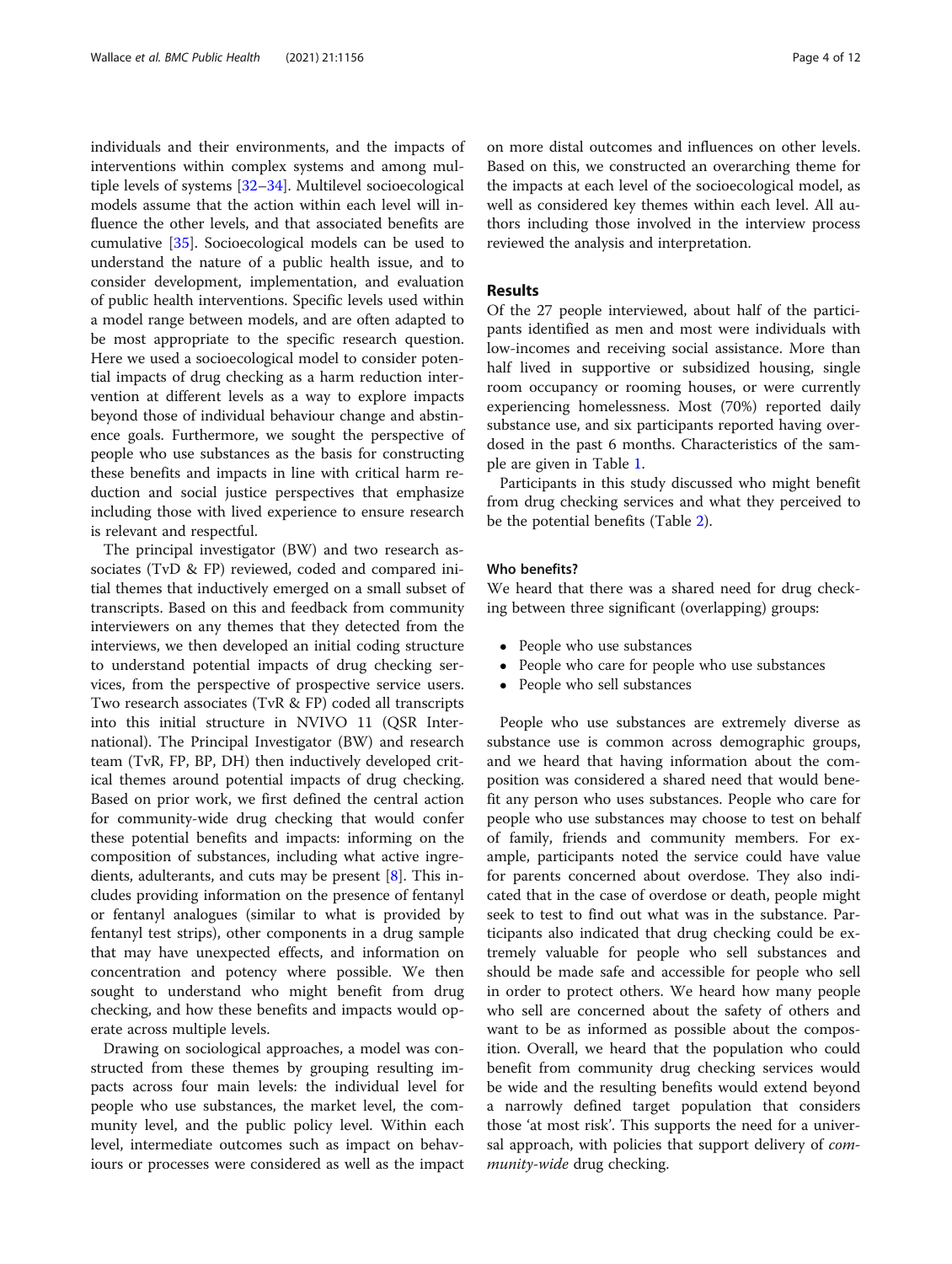#### <span id="page-4-0"></span>**Table 1** Characteristics of the sample  $(N = 27)$

| Characteristic                                                                         | <b>Number (Percent)</b><br>n (%) |
|----------------------------------------------------------------------------------------|----------------------------------|
|                                                                                        |                                  |
| Man                                                                                    | 14 (51.9)                        |
| Woman                                                                                  | 13 (48.2)                        |
| Non-binary/Transgender/Other <sup>a</sup>                                              | 0(0.0)                           |
| Age in years <sup>abcd</sup>                                                           |                                  |
| $20 - 29$                                                                              | 4(22.2)                          |
| $30 - 44$                                                                              | 6(33.3)                          |
| 45 or older                                                                            | 8 (44.4)                         |
| Identified as Indigenous (First Nations, Métis or Inuk)                                |                                  |
| No                                                                                     | 23 (85.2)                        |
| Yes                                                                                    | 4 (14.8)                         |
| Sexual orientation <sup>abcd</sup>                                                     |                                  |
| Heterosexual or straight                                                               | 14 (82.4)                        |
| Lesbian or gay/Two-spirit/Queer/Bisexual/Other/<br>Don't know                          | 3(17.6)                          |
| Current level of educationabcd                                                         |                                  |
| Some secondary education                                                               | 3(16.7)                          |
| High school diploma or equivalency                                                     | 5(27.8)                          |
| Apprenticeship, trades certificate or diploma,<br>other certificate, diploma or degree | 6(33.3)                          |
| Other                                                                                  | 4(22.2)                          |
| Current living situation <sup>acd</sup>                                                |                                  |
| Apartment/house                                                                        | 9(33.3)                          |
| Supportive or subsidized housing/Single room<br>occupancy or rooming house             | 9(33.3)                          |
| Public place, or street                                                                | 6(22.2)                          |
| Family or friend's place, other                                                        | 3(11.1)                          |
| Primary source of income <sup>d</sup>                                                  |                                  |
| Wage or salary including from own business                                             | 4 (14.8)                         |
| Disability benefits                                                                    | 16 (59.3)                        |
| Welfare or income assistance                                                           | 4 (14.8)                         |
| Other                                                                                  | 3(11.1)                          |
| Personal income last year <sup>acd</sup>                                               |                                  |
| Less than \$20,000                                                                     | 13 (50.0)                        |
| \$20,000 to less than \$40,000                                                         | 7(26.9)                          |
| \$40,000 or more                                                                       | 3(11.5)                          |
| Don't know                                                                             | 3(11.5)                          |
| Frequency of illicit substance use <sup>d</sup>                                        |                                  |
| Daily                                                                                  | 19 (70.4)                        |
| Three or more times per week                                                           | 2(7.4)                           |
| Once or twice per week                                                                 | 3(11.1)                          |
| Occasionally (not every month) or Never                                                | 3(11.1)                          |
| Overdose within last six months <sup>c</sup>                                           |                                  |
| No                                                                                     | 20 (76.9)                        |
| Yes                                                                                    | 6(23.1)                          |

<sup>a</sup>Does not sum to 100.0% due to rounding

<sup>b</sup>Demographic questions were altered- not asked of 9 participants in early interviews c Does not sum to 27 due to missing data

<sup>d</sup>Some categories were combined due to small numbers or a lack of responses, and/ or to preserve anonymity

# What are the potential benefits?

Within a socioecological model consisting of individual, market, community and public policy levels we identified four overarching themes around potential benefits from drug checking (Fig. [1\)](#page-6-0). These included: (1) Drug checking to improve health and wellbeing of people who use substances, (2) Drug checking to increase quality control in an unregulated market, (3) Drug checking to create healthier environments, and (4) Drug checking to mediate policies around substance use.

# Individual level: drug checking to improve health and wellbeing of people who use substances

We heard that drug checking could operate at the individual level to impact knowledge, personal skills and health outcomes for people who use substances. Participants described a number of potential benefits of drug checking related to the health and wellbeing of people who use substances which included verifying substances and assessing relative safety to inform personal harm reduction strategies, and improving health outcomes. Knowing the composition was considered important regardless of the substance, and it was difficult even for those with a great deal of experience with substances to know what they were buying. Participants also noted that confirming that a substance is what they expect would be considered a valuable result. When asked whether drug checking results would change their decision about using a substance, many indicated that it wouldn't, but that they would still test it, for example, if a substance contained fentanyl: "it's just nice to know if it's in there" (INTV B3). While many participants had concerns over the presence of fentanyl, this extended to other ingredients that might be deemed harmful or unwanted, for example, "if it was cut with bath salts, no, I wouldn't use it" (INTV F11).

Being informed about the composition enables harm reduction with some participants reporting they would be "more cautious" (INTV F17) in their use. When asked whether knowing the composition would affect their use, participants indicated a number of personal harm reduction strategies they might employ that fit with this including: smoking rather than injecting, smoking a bit to start, altering how they mix it, where they use it, or using less. Overall, we heard how increased knowledge about drug composition would provide more information to support decisions for drug consumption and harm reduction strategies.

Participants identified a number of ways that knowing the composition, would improve health outcomes such as reducing adverse effects, overdoses and death, as some simply stated: "It saves lives" (INTV F4). In addition to reducing negative health outcomes, participants indicated that verifying the composition could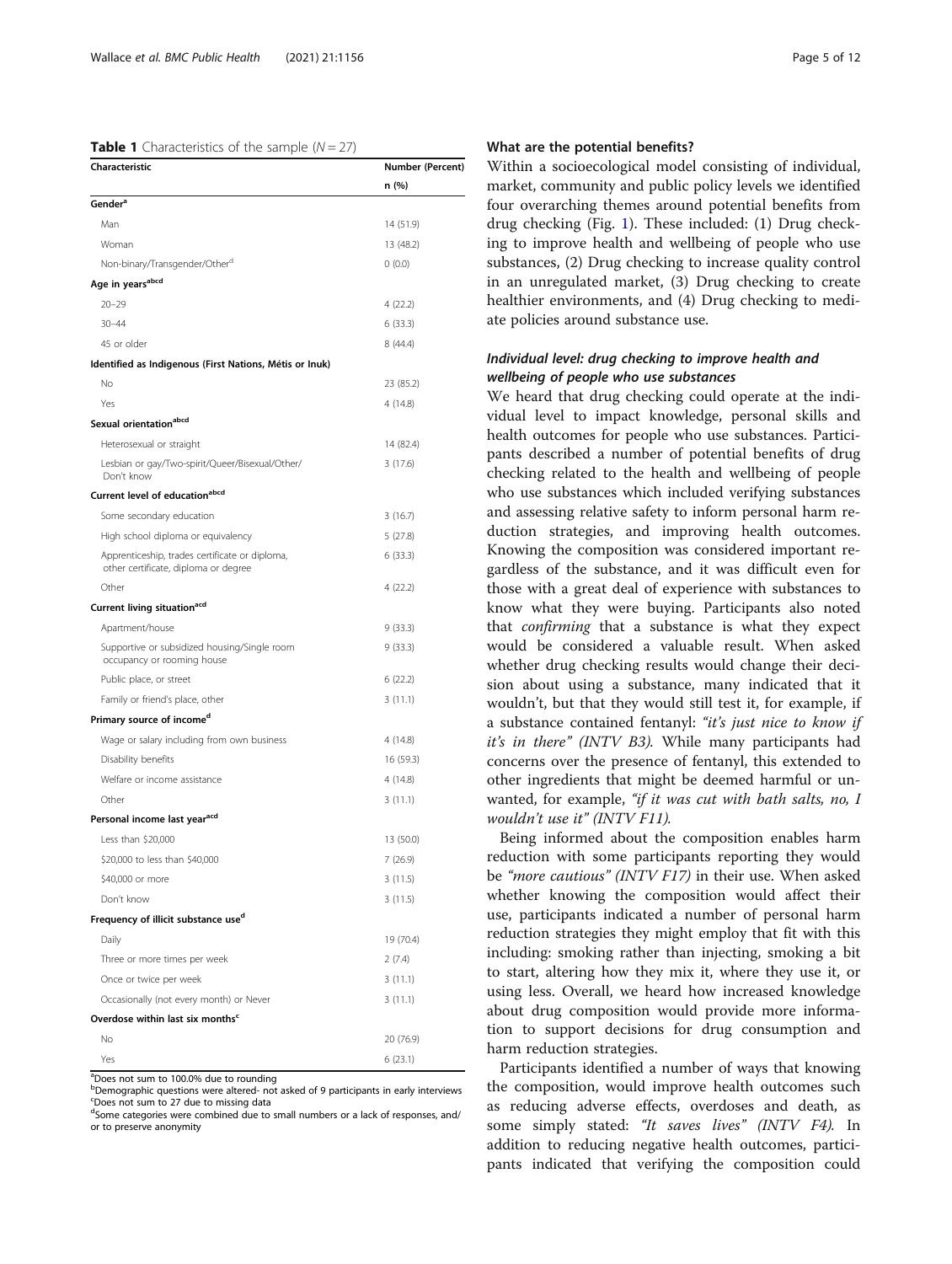#### <span id="page-5-0"></span>Table 2 Selected quotes by themes

| <b>Themes</b>                                                                                     | Selected quotes                                                                                                                                                                                                                                                                                                                                                                                                                                                                                                                                                                                                                                                                                                                                                                                                                                                                                                                                                                                                                                                                                                                                                                                                                                                                                                                                                                                                                                                                                                                                                                                                                                                                                                                                                                                                                                                                                                                                                                                                                                                                                                                                                                                                                                                                                                                                                                                                                    |
|---------------------------------------------------------------------------------------------------|------------------------------------------------------------------------------------------------------------------------------------------------------------------------------------------------------------------------------------------------------------------------------------------------------------------------------------------------------------------------------------------------------------------------------------------------------------------------------------------------------------------------------------------------------------------------------------------------------------------------------------------------------------------------------------------------------------------------------------------------------------------------------------------------------------------------------------------------------------------------------------------------------------------------------------------------------------------------------------------------------------------------------------------------------------------------------------------------------------------------------------------------------------------------------------------------------------------------------------------------------------------------------------------------------------------------------------------------------------------------------------------------------------------------------------------------------------------------------------------------------------------------------------------------------------------------------------------------------------------------------------------------------------------------------------------------------------------------------------------------------------------------------------------------------------------------------------------------------------------------------------------------------------------------------------------------------------------------------------------------------------------------------------------------------------------------------------------------------------------------------------------------------------------------------------------------------------------------------------------------------------------------------------------------------------------------------------------------------------------------------------------------------------------------------------|
| Who benefits?                                                                                     | "It would work well for anybody, anybody who is using drugs, I think. Women, youth,<br>men, everybody. Everybody who needs it, who needs to know. (INTV F2)<br>"And then you'd get the parents that are really informed that would show up. Like<br>'Yeah, I want to know what my kid's into. So, if he does go down I know what I can<br>do to help him stay alive"" (INTV F9).<br>"Well you definitely want to know what you're selling. You don't want to kill anybody.<br>You don't want to, you know, be selling heroin and have no heroin in it" (INTV B1).<br>"It would be beneficial to me because I sell drugs. Not huge quantities, just to my<br>friends so that they're safe, in my building, so that they're safe. This way, it will be an<br>even better, this will make me feel more better about selling my product, because I'm<br>always worried that I'm going to sell pure fentanyl and kill someone. It really upsets<br>me. The reason that I do sell is because a lot of my friends were dying because they<br>were getting pure fentanyl, and I wanted to be one of those that sold a product that<br>helped with their pain, like heroin, and to get high. Not pure fentanyl where you're<br>not going to wake up. So this way I'd be able to, like if I got a different product, I'd be<br>able to get it tested so that I know the product I have that I'm going to be selling to<br>other people is safe, and that's wonderful to me" (INTV F1)                                                                                                                                                                                                                                                                                                                                                                                                                                                                                                                                                                                                                                                                                                                                                                                                                                                                                                                                                        |
| What are the potential benefits?                                                                  |                                                                                                                                                                                                                                                                                                                                                                                                                                                                                                                                                                                                                                                                                                                                                                                                                                                                                                                                                                                                                                                                                                                                                                                                                                                                                                                                                                                                                                                                                                                                                                                                                                                                                                                                                                                                                                                                                                                                                                                                                                                                                                                                                                                                                                                                                                                                                                                                                                    |
| • Individual level: Drug checking to improve health and<br>wellbeing of people who use substances | "The only way you can really tell is when you're actually doing it" (INTV B2).<br>Overall, people want to know "if it's what they're actually buying and not, um,<br>something a lot more deadlier or something that they're allergic to that they didn't<br>intend on buying" (INTV P5).<br>"It's harm reduction, knowing what you're putting in your body, injecting in your<br>body. If it's bad or if it's going to harm you. It's going to reduce the harm, yeah. That's<br>why I get it drug checked, because I don't want to put , something that's not<br>normal, I won't be using that product." (INTV F1)<br>You know, if it's a lot more fentanyl then I'll end up smoking it more, rather than<br>shooting it, right?" (INTV B3).<br>"I think that it's bringing in drugs that we've brought in from the street to get checked<br>and make sure that they are what they say they are. I know I've had really, really bad<br>experiences and gotten what I thought was heroin and it ended up being ketamine<br>and I'd never done that before and it was a horrible, scary trip. So I personally like to<br>get mine checked. You don't know who it's coming from.  I'm just too scared that<br>I'm going to get some bad drugs and something really horrible is going to happen."<br>(INTV F2)<br>"I tried the service a few times and it made me feel a lot more at ease to know that<br>drugs that I was using was what I thought it was for safety and just for my wellbeing,<br>it really helped me a lot" (INTV F1).                                                                                                                                                                                                                                                                                                                                                                                                                                                                                                                                                                                                                                                                                                                                                                                                                                                                                             |
| • Market level: Drug checking to increase quality control<br>in an unregulated market             | "I would know like, where the bad drugs were coming from? Because now it's<br>random. Right? So it's like, it's not consistent. Like, if every time I got drugs, or pretty<br>well close to every time I got drugs, I got them tested, I would be able to find out<br>which person is giving out more fentanyl, or more heroin, or more carfentanil, and<br>then I would stop going to them and start going to like, you know what I mean? I'd<br>be able to figure out which source I'd want to go to right?" (INTV B2)<br>"If I know a product I've brought in has got, say, mostly fentanyl in it, I'm not going to<br>be buying that. I won't be going back to that guy. If it's mostly some cut that's<br>garbage, of course I'm not going to be going back.  It's mostly to find out A) if it's<br>going to work, if it's good dope, which is what we all want. The dealers want it, the<br>buyers want it, I think we all want it. We want to know what's in it because if we can<br>tell people what's in it, then they will stick to if I can tell my people, "This is 50%<br>heroin and it's got some caffeine and this and that," if I can tell them that, then they're<br>going to want to keep going through me." (INTV F1)<br>"In a way, they do have control of some of it because if they didn't buy off the other<br>guy, let's say the bigger guy, the bigger block, then the bigger block would get<br>smaller. And if the bigger block gets smaller, then the bigger block has to change<br>their stuff, to stay the same or get bigger. Nobody wants to go smaller. You go<br>smaller and you're small enough, they wipe you off the planet and you won't be<br>doing it anymore." (INTV F6)<br>"I think in a sense it might make people who are dealing the drugs think a little bit<br>more about what they're putting into the drugs because they know that they could<br>be tested. And people will be pissed if they find out that they spent x amount of<br>dollars for something that only contains half of the active ingredients or, you know,<br>they thought they were getting heroin and then all they got was pure fentanyl. So I<br>think it would change – you know, it holds people who are – which I know people<br>who are processing and selling the drugs don't have a lot of morals anyways, I think it<br>would at least, they would know they could get caught on the crappy cuts that |

they're making at least." (INTV F17)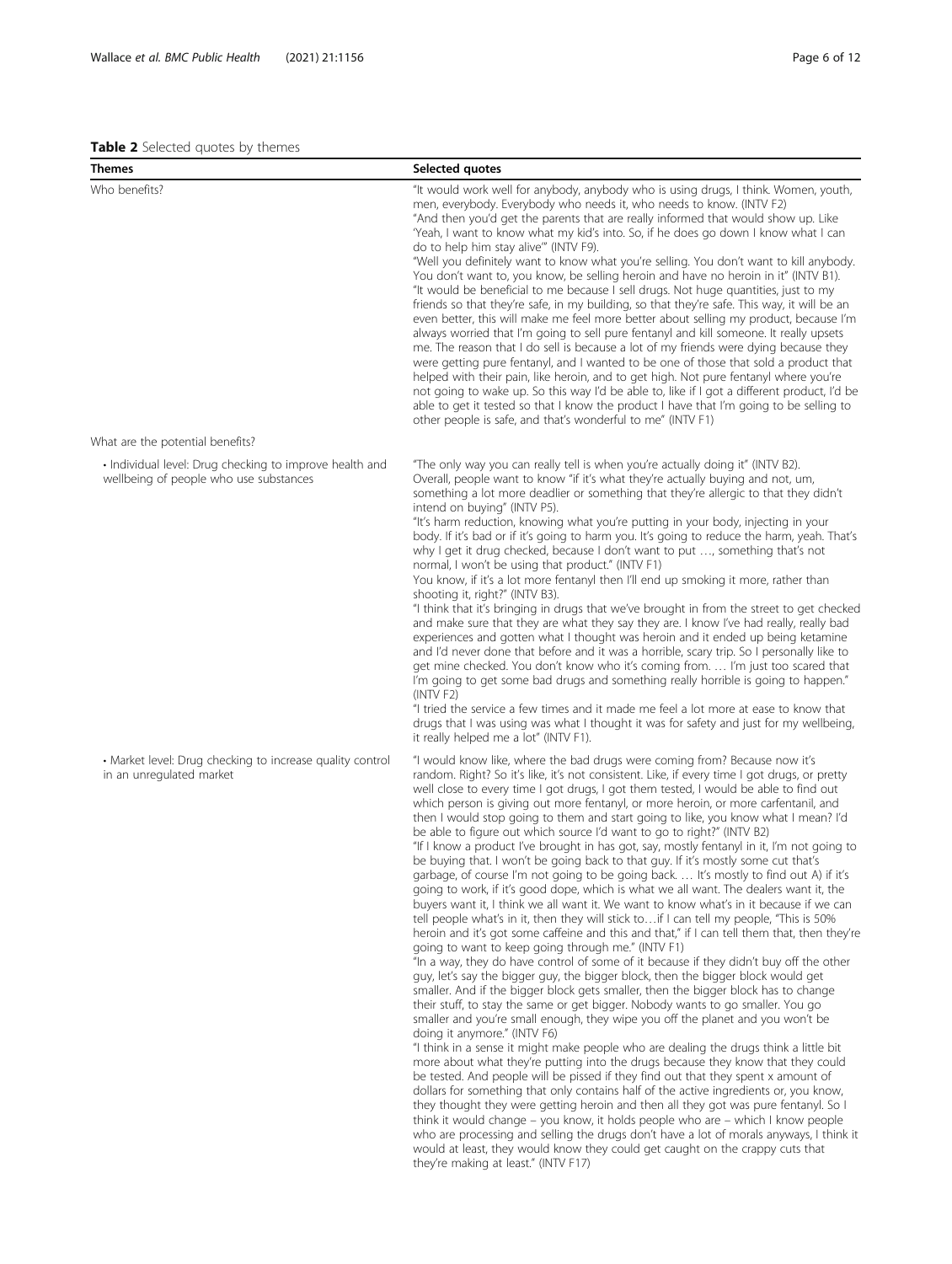<span id="page-6-0"></span>Table 2 Selected quotes by themes (Continued)

| <b>Themes</b>                                                             | Selected quotes                                                                                                                                                                                                                                                                                                                                                                                                                                                                                                                                                                                                                                                                                                                                                                                                                                                                                                                                                                                                                                                                                                                                                                                                                                                                                                                                                                                              |
|---------------------------------------------------------------------------|--------------------------------------------------------------------------------------------------------------------------------------------------------------------------------------------------------------------------------------------------------------------------------------------------------------------------------------------------------------------------------------------------------------------------------------------------------------------------------------------------------------------------------------------------------------------------------------------------------------------------------------------------------------------------------------------------------------------------------------------------------------------------------------------------------------------------------------------------------------------------------------------------------------------------------------------------------------------------------------------------------------------------------------------------------------------------------------------------------------------------------------------------------------------------------------------------------------------------------------------------------------------------------------------------------------------------------------------------------------------------------------------------------------|
| • Community level: Drug checking to create healthier<br>environments      | "Well what's going to be good is if you can convince the world that it is a good thing.<br>Like you know, convince people that it's, it's not all about junkies, and street homeless<br>people, and bums, and drug addicts. You know what I mean? It's about everybody.<br>Even a parent who is worried about their child doing drugs. Because I know, I know a<br>parent that, his son is an addict. Right? He's in his twenties, he's an adult. But still, his<br>dad, you know, whenever his son comes up dope sick and wants to get some dope,<br>his dad will go get it for him. And his dad's been using the service in here. Like that's<br>totally a rare situation, but still. You know, he never would have done that before. But<br>since there is that drug checking and it made him comfortable for him to do that for<br>his son. You know, because he doesn't want to see his son hurting, but he doesn't<br>want to give his son money because all the times he's done that, every time he gives<br>his son money, he's been picking him up from the hospital for overdosing." (INTV B3)<br>"it's an actual moral issue. Most people have not had respect. They've been raped,<br>beaten and put down their whole life  if it took one person's kindness to bring me<br>back, what if they showed one person kindness, how many would come back? It<br>would be frickin' amazing" (INTV F4). |
| • Policy level: Drug checking to mediate policies around<br>substance use | "Legalization is a huge part of drugs, that's why there's shit in them. So yeah, we need<br>everybody involved in the drug world. The government, everything" (INTV F5).<br>"It's a human right. A person drinking would expect it, a person having a tea would<br>expect it. A person drinking water would expect it. Why can't we?" (INTV F4).                                                                                                                                                                                                                                                                                                                                                                                                                                                                                                                                                                                                                                                                                                                                                                                                                                                                                                                                                                                                                                                             |

improve mental health and wellbeing by offering reassurance. These findings highlight the lack of control that people who use substances currently have and how drug checking could operate to increase this sense of control.

# Market level: drug checking to increase quality control in an unregulated market

We heard that drug checking could operate to influence the relationships within the market, through increasing power and accountability, and to improve the quality of the supply. Participants indicated that they had extremely limited power in their interactions within the

market. They reported that one of the main strategies for getting quality substances they deemed safe was through trying to buy substances from someone they have had good substances from in the past. However, they noted that this was challenging as many people may also not know what they are selling. Within this context, participants identified that one of the critical benefits of drug checking services would be to shift power and accountability within the market as knowing the composition of a substance would allow them to pick a better source for the future. This could benefit people who sell substances as well, as they could verify the composition of the substances they intend to sell, and increase trust

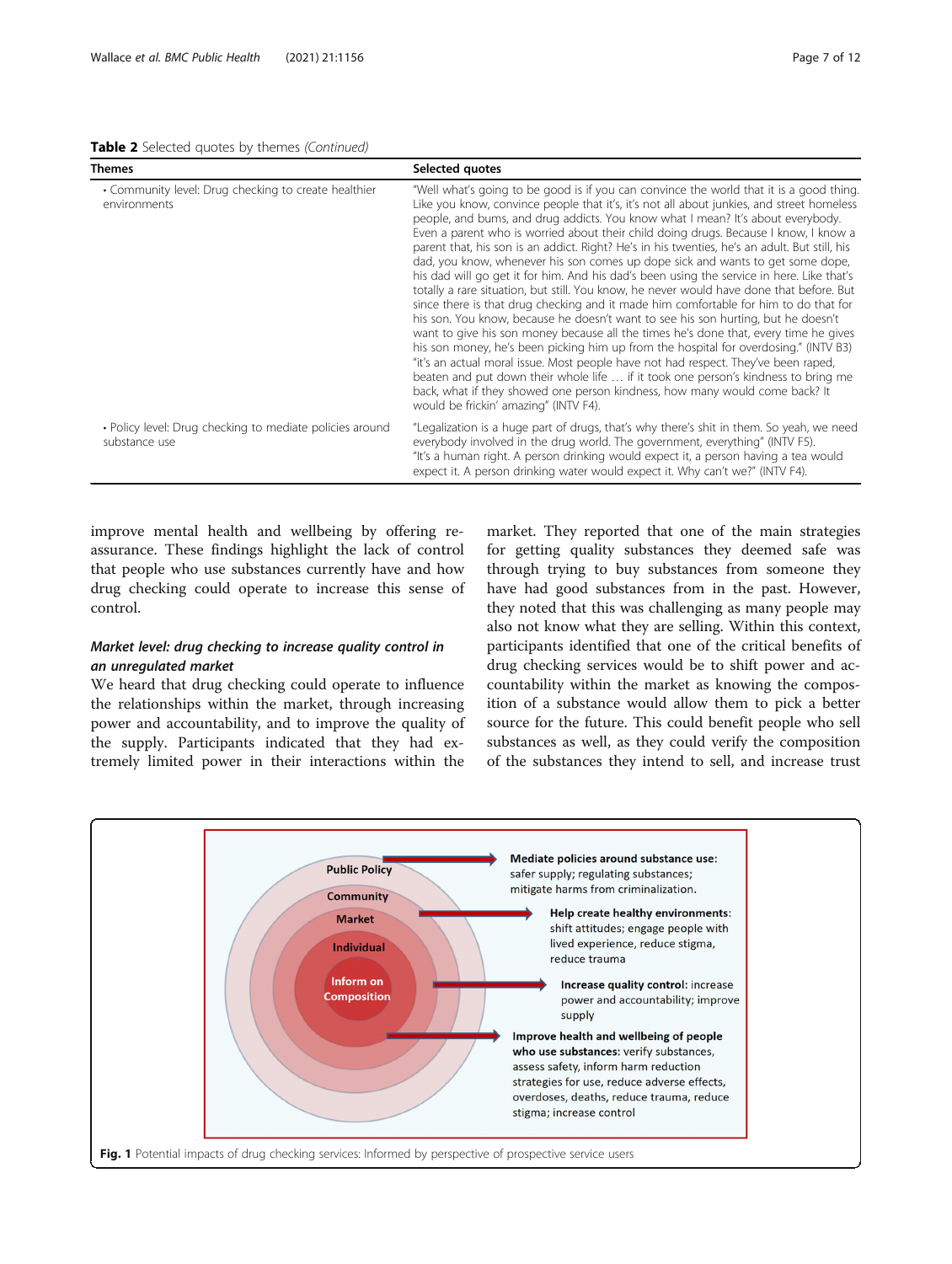and loyalty with people who are buying. Thus, drug checking would produce a benefit on both sides of the market.

Overall, our findings support that knowing the composition could increase power and accountability within a market that currently has very little, with benefits for both people who buy and sell substances in their interactions. Such increases in power and accountability could create a pressure that result in improved supply which would be a significant impact of drug checking services. Participants identified a number of potential impacts that could result in improved supply including being able to select different sources, demand better products, and testing products for sale. Further, as participants noted, drug checking would allow people who sell substances to also seek out better sources and create pressure higher up in the chain. This pressure could help change the way substances are being cut or mixed to result in improved supply. Overall, this could be one of the more powerful impacts that drug checking is able to make that can help to reduce individual risk for negative outcomes and improve the health of the population.

# Community level: drug checking to create healthier environments

We heard that drug checking could have impacts at the community level on attitudes, behaviours and health outcomes across the population. We heard that drug checking services could have a role in creating healthier environments by shifting attitudes to increase respectful treatment for people who use substances and reduce stigma; engaging people who use substances; and improving population health by reducing trauma from overdose. It could also have a role in providing information to the community about what is circulating in the supply.

Participants noted that drug checking services could operate to shift attitudes and values to be more accepting and respectful of people who use substances. They noted attitudes had become more accepting towards substance use over time, and drug checking could support this further. For example, one participant noted that drug checking could further support changing attitudes to allow more people to access harm reduction services. Another participant reported that the most significant impact of drug checking would be increased respect and dignity for people who use substances. They noted the poor treatment and high levels of stigma that people who use substances face, that compounds the violence and trauma they may already have experienced. These shifting values and attitudes that reduce stigma around substance use would help create environments that support better health and wellbeing overall.

Further, another participant noted that services can provide social support and a sense of community, and that where people who use substances are included in the operation of the service, this would allow people to" fit in and feel productive" (INTV F5). This would contribute to the person's well being, as well as healthier communities. Overall, we were told if drug checking were able to shift the supply so it is safer and reduce negative health outcomes, this would also support healthier communities, with less trauma for members of the community from overdoses and deaths.

# Policy level: drug checking to mediate policies around substance use

We heard that drug checking could influence public policies around substance use. We identified that at the policy level, drug checking could have a role in supporting safer supply initiatives and regulation of substances to ensure relative quality and safety, and inform drug policy. We also heard that it could be used to help protect people who use or sell substances by establishing evidence to mitigate harms of criminalization. Some participants discussed the impact of criminalisation and prohibition on the supply, with it being the reason that so many substances are relatively unsafe. One participant noted that the toxic drug supply is due to criminalisation and that government engagement and policies are needed to address this.

Further, participants indicated that a role of drug checking should be to support safer supply as was identified at the market level. For example, one participant noted that drug checking should be "mandatory" (INTV F4) for anyone selling substances as part of a move towards creating a safer supply. Further, they stated that knowledge about what is in a substance should be available to all involved, including people who sell and use substances, as this knowledge is a human right. This aligns with the idea that drug checking could have a role in regulation of substances and safer supply, a potential impact of drug checking could be to increase safer supply through testing, as well as show the need for safer supply initiatives and policies to regulate substances to protect people's health.

# **Discussion**

This study explores the potential role of community drug checking services within the context of the overdose crisis, from the perspective of people who use substances and other prospective service users. We sought to expand the focus of drug checking beyond that of an individual level intervention, by adopting a socioecological model to identify potential impacts at multiple levels.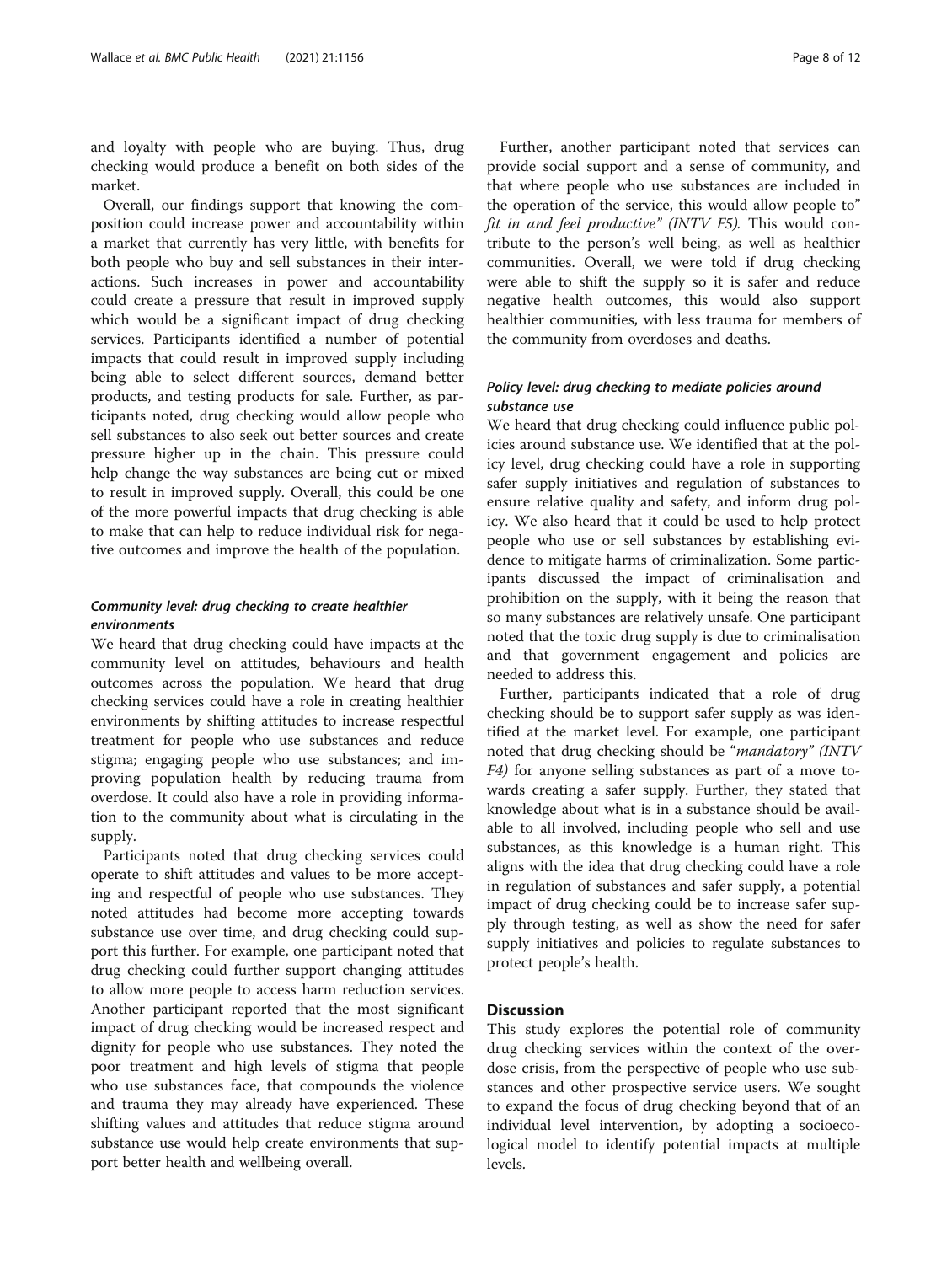Our findings support a shared need for drug checking that requires a universal approach. Moreover, these findings support a potential role for drug checking as a meaningful harm reduction response that should not be conceptualized only as an individual level intervention with a behavioural change mandate, and should consider the potential influence at other levels such as the market, community and policy levels as identified here. There is potential interest from people who sell substances to access drug checking while the criminalization and stigmatization of substances and people who sell substances creates challenges in achieving these potential benefits [\[8](#page-10-0)]. Kolla and Strike have described the potential to integrate people who sell substances in harm reduction programming, specifically in addressing the impacts of fentanyl in the unregulated drug market [\[36](#page-11-0)]. Bardwell et al. [\[24](#page-11-0)] recommend community drug checking programs consider ways to engage people who sell substances as their customers place a high level of trust in them to identify and communicate drug contents. Trust, rapport, engaging people with lived experience and rapport building are consistently noted as essential to respond to the context of criminalization and stigmatization and these are perhaps heightened for people who sell substances [[8,](#page-10-0) [10](#page-10-0), [36](#page-11-0), [37](#page-11-0)].

At the individual level, participants described community drug checking as an intervention to inform use and personal harm reduction practices, not to result in disposal of substances or abstaining from use. Community drug checking was valued for quality assurance and confirmatory checking of illicit substances, not only to detect potentially dangerous or novel ingredients. The perception that drug checking functions solely to alert people of the dangers of adulterants and other unexpected ingredients is limited, as we heard there was value in providing results that confirmed ones' purchase and potential quality of this.

Community drug checking has potential impacts at the market level and functions for both people who buy and sell substances. For those buying substances, the service can inform purchases, and influence which sources are more valued and which less dependable or consistent. With the illicit drug market frequently described as toxic and unpredictable, notably with the introduction of fentanyl, community drug checking can also benefit people who sell substances. As a potential market-level monitoring function, drug checking utilizes consumer-derived data directly from people who use substances to generate drug market reporting that is potentially more reflective of the market than police seizure or forensic data [[38\]](#page-11-0). Brunt et al. [[38\]](#page-11-0) is one advocate for drug checking data being utilized at a regional level for its potential to influence drug manufacturers and people who sell substances as purchasers test

their product and have greater control over their purchases and the market. Drug checking therefore is seen as holding a quality control function in the unregulated market that is consumer generated and trusted as a ground up rather than top-down measure from law enforcement or others [[39](#page-11-0)].

At this market level, drug checking may have a monitoring and reporting function that could inform buying and selling and ultimately increase overall drug-quality resulting in a safer supply as we identified here [\[7](#page-10-0), [23](#page-11-0)]. The Drug Information and Monitoring System (DIMS) is one early example funded by the Ministry of Health in the Netherlands [[40\]](#page-11-0). The Trans European Drug Information (TEDI) project is an example of a central database for multiple European drug checking projects for analysis and monitoring [\[38](#page-11-0)]. Drug alerts, warnings and bad dope reports are a potential product and service from drug checking at this meso level. As a public health surveillance tool, drug checking can often convey results in the context of risks and messages of non-use or avoidance. Because drug alert messaging to promote behavioral change possibly holds limited effectiveness and potential unintended actions [[41\]](#page-11-0), there are recommendations for more user-informed messaging of greater relevance [[42](#page-11-0)]. Gine et al. [\[39](#page-11-0)] for example advocate for a harm reduction approach to warnings and alerts as an alternative to the scare tactics of governmental and law enforcement reports that promote abstention. This harm reduction approach is described as drug user derived data that is more trustworthy and individually-tailored to be more pragmatic and potentially more rapid and relevant.

At the community level, many of the impacts already identified contribute to an overall healthier community as the benefits are reciprocal and cumulative, and the overdose crisis impacts communities, not just individuals. For example, if drug checking can contribute to reduced overdose and deaths for individuals who use substances, this also protects communities from associated trauma and grief. Further, as participants noted, drug checking may have a role in shifting attitudes around substance use, in part through services that are perceived as sanctioned and through any resulting policy changes. Increasing respectful treatment of people who use substances, and reducing stigma and trauma improves the health of communities. This also makes drug checking more accessible for those who may not have previously been comfortable doing so, including for people who use or sell substances, or test for others in the community.

Finally, at the public policy level, as public health increasingly explores decriminalization and safer drug supply initiatives [[43](#page-11-0), [44](#page-11-0)], such as heroin buyer's clubs [[45](#page-11-0), [46\]](#page-11-0), the role of community drug checking could be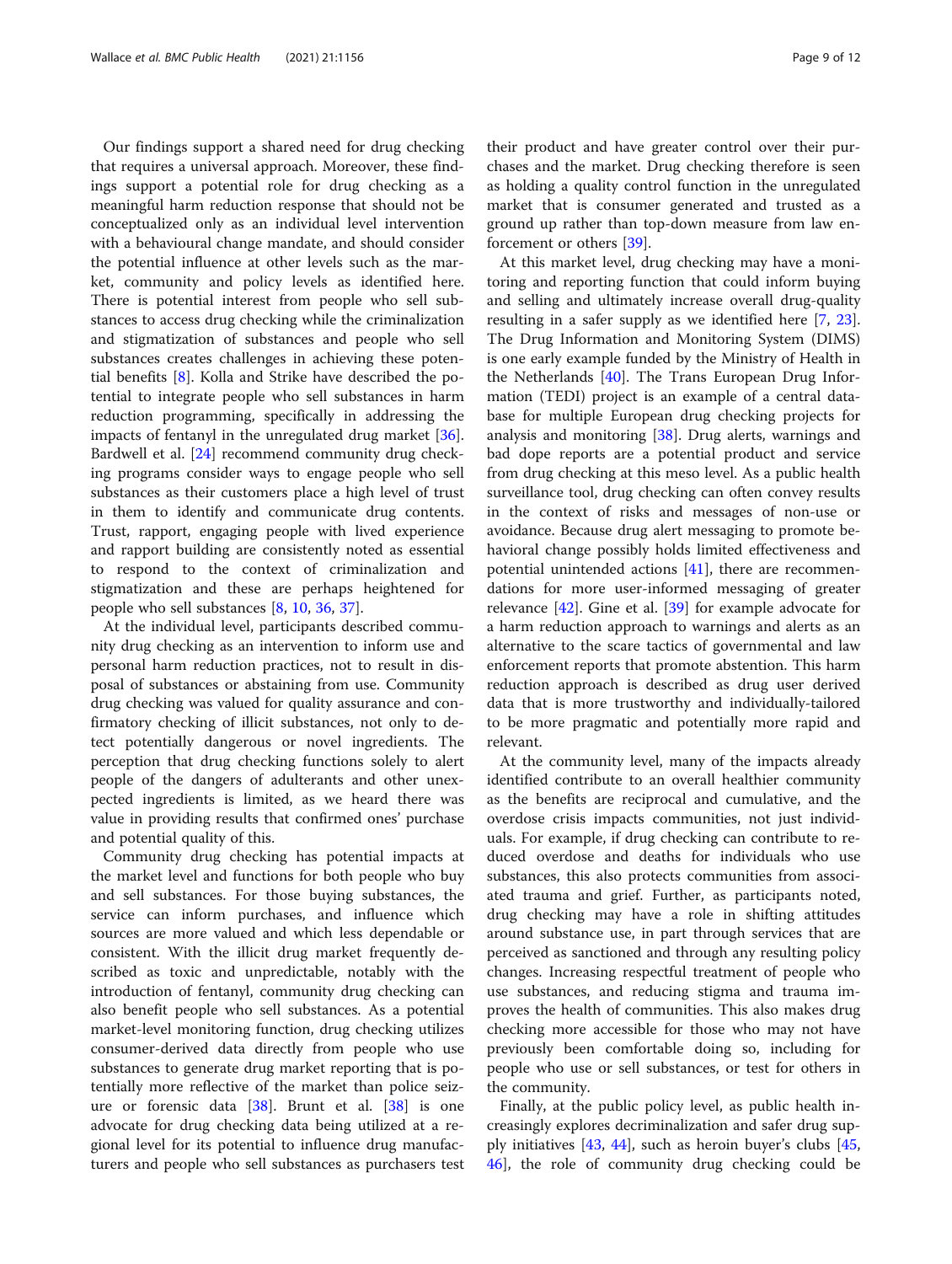explored within these programs and policy shifts. The sanctioning of community drug checking within safer supply purchasing and distribution could enable a nonmedical model of safer supply that continues to source from the current drug markets but with quality assurance practices and reporting. If community drug checking is integrated within public health it has the potential outcome of long-term public health monitoring and reporting and ultimately for more informed drug policy implementation [[7](#page-10-0), [23](#page-11-0)].

Our findings confirm that as a critical harm reduction response, drug checking must center people who use substances and the ways in which the programs and services best meet these needs and priorities. Integral to critical harm reduction is also drug checking's potential to address the systemic causes of drug risks and harms such as criminalization, stigmatization, structural violence and inequities among other interrelated social determinants. Emulating a central harm reduction principle of "meeting people where they are at", drug checking can accept the illicit drug market where it is at and engage with the market and people who sell substances to provide pragmatic information and interventions. These are important benefits for the shorter-term to improve quality assurance and reduce risks and harms related to criminalization and stigmatization in the absence of structural policy change such as decriminalization and a more accessible safer supply. The findings resemble the position of Andrew Groves' pragmatic analysis of festival pill checking which he asserts cannot eliminate the harms of substance use nor is it intended to [[7\]](#page-10-0). Rather, both community drug checking and festival pill checking programs should function within larger harm reduction strategies as a non-punitive, pragmatic response to drug use [\[7](#page-10-0)].

The concrete impacts identified here at multiple levels offer insight into more appropriate evaluation for drug checking. Our findings highlight a range of potential measures including whether service users: obtained information they deemed useful to inform use and harm reduction strategies; felt that drug checking improved their overall health and reduced their risk of adverse effects, overdose and death; provided information that informed choice and control within the drug market, or the ability to offer products to others that are safer and higher quality; improved stigma and attitudes around substance use within their communities. Appropriate evaluation may also examine community attitudes and experiences around drug checking, changes in the supply over time, as well as changes in drug policy. Finally, evaluation of drug checking at these multiple levels can ask not only what works, but also what works for whom and in what circumstances, to be most responsive to the diversity of substances, people who use substances and contextual factors that impact both service delivery as well as service uptake and effectiveness. An explicit health equity lens to evaluate drug checking should be considered to highlight system level barriers and inform tailoring of services to best respond to the unique needs of groups and individuals.

#### Limitations of the study

This study consists of both strengths and limitations. A strength of the study is that it seeks the perspectives of people who use substances to understand the potential impacts of drug checking services within the context of the overdose crisis. The study was based in Victoria, BC, Canada where the burden of the overdose crisis is extremely high. Our collaborative research team included community partners from the local harm reduction and drug user organizations. We used a socioecological model to aid in identifying impacts beyond those privileging individual behavioural change toward abstinence. We sought to identify benefits from the perspective of people who use substances in line with principles of harm reduction and social justice to understand what is most relevant to people most impacted by the overdose crisis. However, as many research participants had little knowledge of or experience with drug checking this may have limited their insight into how drug checking could potentially be beneficial. Moreover, interviews did not specifically query what the potential benefits might be at different levels. That data was sparser for the community and policy level likely reflects both of these factors. Recruitment within harm reduction sites would have limited our reach to populations not accessing these services who could potentially benefit from drug checking services. Future research on community drug checking is needed to explore the perspectives of youth and young adults, people with higher incomes, suburban and rural populations, Indigenous peoples and people of colour, women, and those identifying as queer, trans and non-binary, among others. Our research indicated that drug checking services may be used by people who test for others or to sell, future research is needed to explore perspectives of such third party testers.

# Conclusion

Community drug checking is emerging as part of an integrated response to the overdose crisis that requires a universal approach to reach the diverse population that could benefit from this. Overall, community drug checking is extremely limited and less responsive to the community if its dominant focus is on individual behavioural change, that prioritizes alerting people of potential danger and measures success as disposal or non-use of substances. Community drug checking may operate as a meaningful harm reduction response with impacts at and beyond the individual level. These include increasing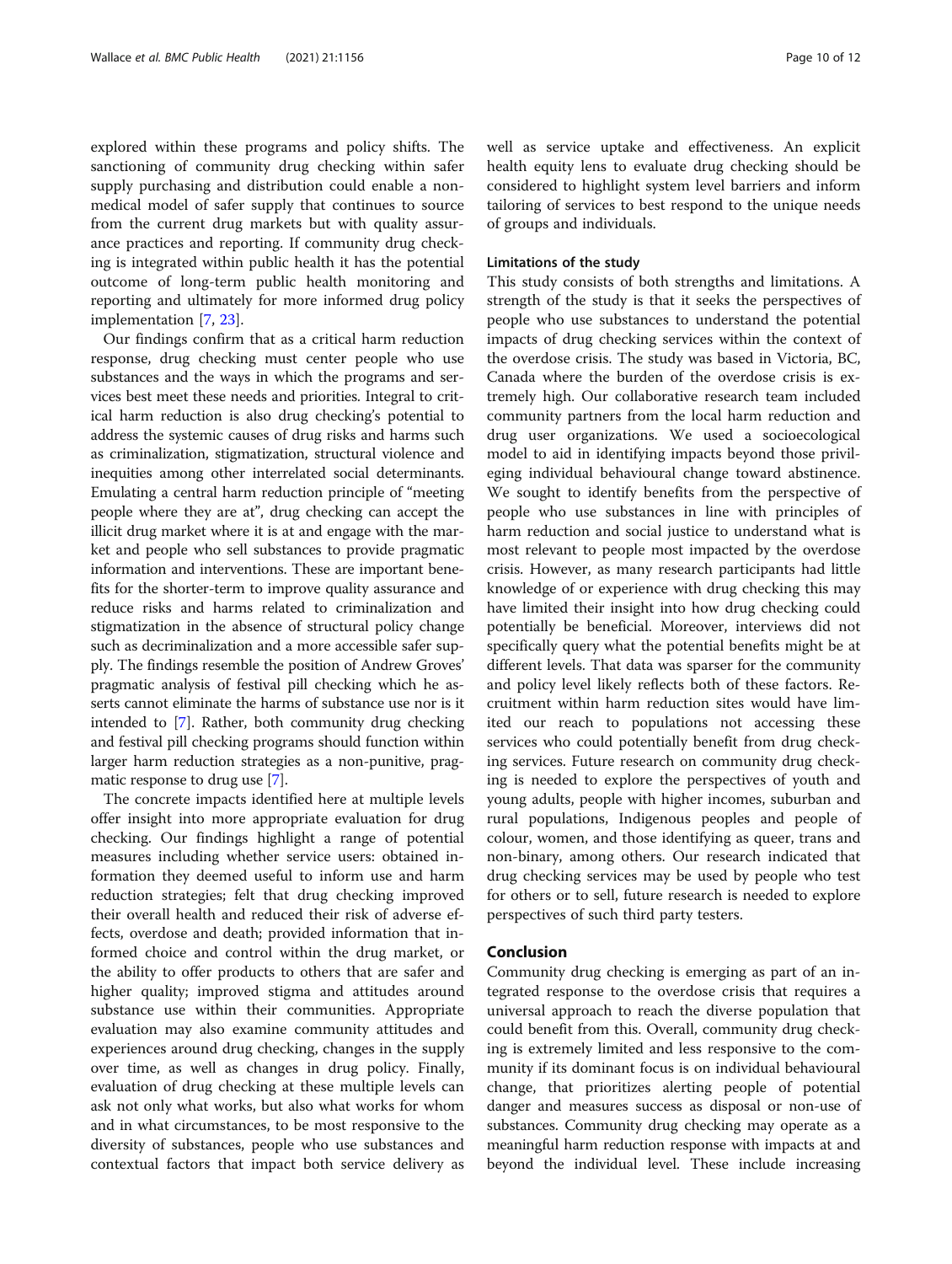<span id="page-10-0"></span>power and accountability within the illicit drug market, improving the health of communities, and supporting safer supply initiatives and regulation of substances at the policy level. These benefits are restricted by the contexts of criminalization and stigmatization, and the integration of community drug checking within public health and harm reduction is vital to realizing these outcomes. While more limited, participants highlighted drug checking as one way to mitigate harms from criminalization and mediate abstinence-based drug policies. Evaluation of community-wide drug checking interventions need to reflect the potential impacts identified here that extend beyond the level of individual behaviour change and recognize lived realities and structural conditions.

#### Abbreviations

BC: British Columbia; DMIS: The Drug Information and Monitoring System; TEDI: The Trans European Drug Information

### Supplementary Information

The online version contains supplementary material available at [https://doi.](https://doi.org/10.1186/s12889-021-11243-4) [org/10.1186/s12889-021-11243-4.](https://doi.org/10.1186/s12889-021-11243-4)

Additional file 1. Implementing Innovations in Drug Checking: A Harm Reduction Pilot in Response to Illicit Drug Overdose. Pre-Implementation Interview Guide. Additional file containing the qualitative interview guide.

Additional file 2. Consolidated criteria for reporting qualitative studies (COREQ): 32-item checklist.

#### Acknowledgements

The authors would like to thank all of the study participants for sharing their ideas and knowledge with us. We would also like to thank our collaborating agencies and partners on this research. We respectfully acknowledges that we work as visitors on the traditional territory of the Lekwungen peoples and the Songhees, Esquimalt and WSÁNEĆ peoples of the Coast Salish Nation.

#### Authors' contributions

BW, FP, and DH designed the study. BW and FP conducted interviews and collected data. BW, TvR, FP and BP developed the analytical plan and analysed the data. BW, TvR and BP drafted the manuscript and all authors contributed to interpretation of findings, and reviewed and approved the manuscript.

#### Funding

Funding for this project was received from the Health Canada Substance Use and Addictions Program (SUAP: 1819-HQ-000042) and the Vancouver Foundation (VF: UNR17–0265). Bernie Pauly has been funded by Island Health as the Island Health Scholar in Residence since July 2016.

#### Availability of data and materials

Data are not available due to the sensitive, confidential and potentially incriminating nature of the data.

#### **Declarations**

#### Ethics approval and consent to participate

Ethical approval for the study was provided by the Health Research Ethics Board at Island Health Authority (J2018–069). All participants provided written consent.

#### Consent for publication

Written informed consent was provided by all participants for data from this study to be used in journal articles, reports and presentations.

#### Competing interests

We have no competing interests to declare.

#### Author details

<sup>1</sup> Canadian Institute for Substance Use Research, University of Victoria, PO Box 1700, STN CSC, Victoria, BC, Canada. <sup>2</sup>School of Social Work, University of Victoria, PO Box 1700, STN CSC, Victoria, BC, Canada. <sup>3</sup>Department of Chemistry, University of Victoria, PO Box 1700, STN CSC, Victoria, BC, Canada. 4 Department of Computer Science, University of Victoria, PO Box 1700, STN CSC, Victoria, BC, Canada. <sup>5</sup>School of Nursing, University of Victoria, PO Box 1700, STN CSC, Victoria, BC, Canada.

#### Received: 29 October 2020 Accepted: 9 June 2021 Published online: 16 June 2021

#### References

- 1. BCCDC. The BC Public Health Opiod Overdose Emergency. Vancouver: BCCDC; 2017. Available from: [http://www.bccdc.ca/resource-gallery/](http://www.bccdc.ca/resource-gallery/Documents/Educational%20Materials/Epid/Other/Public%20Surveillance%20Report_2017_03_17.pdf) [Documents/Educational%20Materials/Epid/Other/Public%20Surveillance%2](http://www.bccdc.ca/resource-gallery/Documents/Educational%20Materials/Epid/Other/Public%20Surveillance%20Report_2017_03_17.pdf) [0Report\\_2017\\_03\\_17.pdf](http://www.bccdc.ca/resource-gallery/Documents/Educational%20Materials/Epid/Other/Public%20Surveillance%20Report_2017_03_17.pdf)
- 2. BC Ministry of Health. Provincial health officer declares public health emergency. Victoria: BC Gov News; 2016. Available from: [https://news.gov.](https://news.gov.bc.ca/releases/2016HLTH0026-000568) [bc.ca/releases/2016HLTH0026-000568](https://news.gov.bc.ca/releases/2016HLTH0026-000568)
- 3. BC Coroners Service. Illicit drug overdose deaths in BC January 1, 2008 December 31, 2018. Victoria: BC Ministry of Public Safety & Solicitor General; 2019.
- 4. British Columbia Coroner's Service. Illicit drug overdose deaths: January 1, 2009 to March 31, 2019: British Columbia Coroner's Service 2019 Available from: [https://www2.gov.bc.ca/assets/gov/birth-adoption-death-marriage-a](https://www2.gov.bc.ca/assets/gov/birth-adoption-death-marriage-and-divorce/deaths/coroners-service/statistical/illicit-drug.pdf) [nd-divorce/deaths/coroners-service/statistical/illicit-drug.pdf.](https://www2.gov.bc.ca/assets/gov/birth-adoption-death-marriage-and-divorce/deaths/coroners-service/statistical/illicit-drug.pdf)
- 5. Kerr T, Tupper K. Drug checking as a harm reduction intervention: evidence review report. Vancouver: British Columbia Centre on Substance Use; 2017.
- 6. Watson TM, Kolla G, van der Meulen E, Dodd Z. Critical studies of harm reduction: overdose response in uncertain political times. Int J Drug Policy. 2020;76:102615. [https://doi.org/10.1016/j.drugpo.2019.102615.](https://doi.org/10.1016/j.drugpo.2019.102615)
- 7. Groves A. 'Worth the test?' Pragmatism, pill testing and drug policy in Australia. Harm Reduction J. 2018;15(1):12.
- 8. Wallace B, van Roode T, Pagan F, Phillips P, Wagner H, Calder S, et al. What is needed for implementing drug checking services in the context of the overdose crisis? A qualitative study to explore perspectives of potential service users. Harm Reduct J. 2020;17:1–14.
- 9. Scott IA, Scott RJ. Pill testing at music festivals–is it evidence-based harm reduction? Intern Med J. 2020;50(4):395–402. [https://doi.org/10.1111/imj.14](https://doi.org/10.1111/imj.14742) [742.](https://doi.org/10.1111/imj.14742)
- 10. Measham F. City checking: piloting the UK's first community-based drug safety testing ('drug checking') service in two city centres. Br J Clin Pharmacol. 2020;86(3):420–8. [https://doi.org/10.1111/bcp.14231.](https://doi.org/10.1111/bcp.14231)
- 11. Johnston J, Barratt MJ, Fry CL, Kinner S, Stoové M, Degenhardt L, et al. A survey of regular ecstasy users' knowledge and practices around determining pill content and purity: implications for policy and practice. Int J Drug Policy. 2006;17(6):464–72. [https://doi.org/10.1016/j.drugpo.2006.03.](https://doi.org/10.1016/j.drugpo.2006.03.008) [008.](https://doi.org/10.1016/j.drugpo.2006.03.008)
- 12. Valente H, Martins D, Carvalho H, Pires CV, Carvalho MC, Pinto M, et al. Evaluation of a drug checking service at a large scale electronic music festival in Portugal. Int J Drug Policy. 2019;73:88–95. [https://doi.org/10.1016/](https://doi.org/10.1016/j.drugpo.2019.07.007) [j.drugpo.2019.07.007.](https://doi.org/10.1016/j.drugpo.2019.07.007)
- 13. Day N, Criss J, Griffiths B, Gujral SK, John-Leader F, Johnston J, et al. Music festival attendees' illicit drug use, knowledge and practices regarding drug content and purity: a cross-sectional survey. Harm Reduct J. 2018;15(1):1. <https://doi.org/10.1186/s12954-017-0205-7>.
- 14. Mema SC, Sage C, Xu Y, Tupper KW, Ziemianowicz D, McCrae K, et al. Drug checking at an electronic dance music festival during the public health overdose emergency in British Columbia. Can J of Public Health. 2018; 109(5):740-4.
- 15. Measham FC. Drug safety testing, disposals and dealing in an English field: exploring the operational and behavioural outcomes of the UK's first onsite 'drug checking' service. Int J Drug Policy. 2019;67:102–7. [https://doi.org/10.1](https://doi.org/10.1016/j.drugpo.2018.11.001) [016/j.drugpo.2018.11.001.](https://doi.org/10.1016/j.drugpo.2018.11.001)
- 16. Barratt MJ, Kowalski M, Maier LJ, Ritter A. Profiles of drug checking services in 2017. Sydney, Australia: National Drug and Alcohol Research Centre, UNSW Sydney; 2018. Contract No.: No.24.